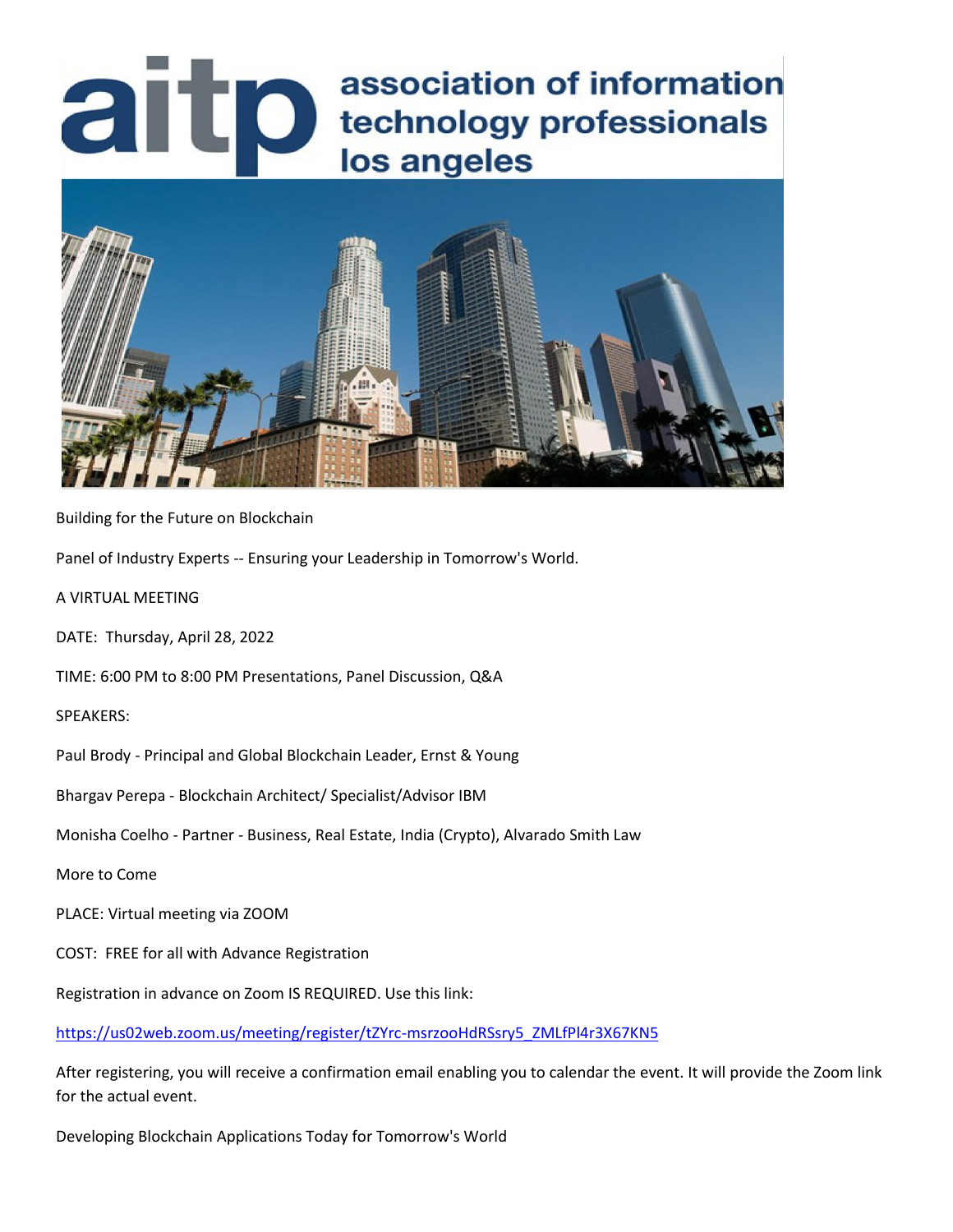The world of Blockchain is evolving rapidly – from Bitcoin Layer 2.0/ layer 3.0 to Ethereum Layer 2.0 platforms like Polygon and Solana. There are private platforms like Hyperledger Fabric. And now there are fast-developing decentralized finance (DeFi) solutions. Ethereum and its Layer 2 networks represent 75% of all DeFi dollars, 95% of all NFTs, and three to 10 times the number of software developers than other ecosystems.

The choice of platform is a crucial one in application development – and will directly impact the success of your venture. Mainstream adoption of Blockchain will mirror the growth cycles of cloud, enterprise software, and personal computing – 15 to 25 years of 25-35% growth. The Blockchain financial ecosystem is estimated to become 40 times larger than it is today, with market cap of \$110 trillion. Now is the time to establish leadership, and your choice of platform is the foundation for trust and future market share.

Some critical factors in selecting a blockchain platform include:

- 1. The type of application you're building requirements, including the need for transaction privacy
- 2. Scalability and throughput of the platform, "gas" costs.
- 3. Adoption rate: the strength of the community, Services offered by the ecosystem
- 4. Development standards and processes.

Our speakers will share insights into these things, including

• Private vs Public - Should you utilize both private (permissioned) and public blockchains, or simply build securely on public blockchains and infrastructure?

- Benefits The standout capabilities of DLT / blockchains, their unique value, and risks
- Current Trends/ Strategies in blockchain development, tools and process
- Designing for decentralization thinking in native blockchain terms (not easy)
- Designing for privacy for smart contracts, both privacy of the transfer details and of business logic
- Integration of blockchain into existing applications.
- Governance rules/ protocols development, support, and release management.

There are also significant legal considerations for blockchain transactions, and we'll hear about those elements as well:

- Jurisdictional/regulatory issues transactions may span many locations across the world.
- Intellectual property limitations of open-source licenses, plus the need for patents to safeguard newly-developed technology.
- Smart contracts developer responsibilities for code which malfunctions or operates in a manner not intended by the parties to a transaction.
- Product acceptance -- defining the stage at which acceptance occurs.

This will be a fantastic conversation with many practical takeaways. Join us for insights on technologies which are forming a foundation for the business landscape of the future.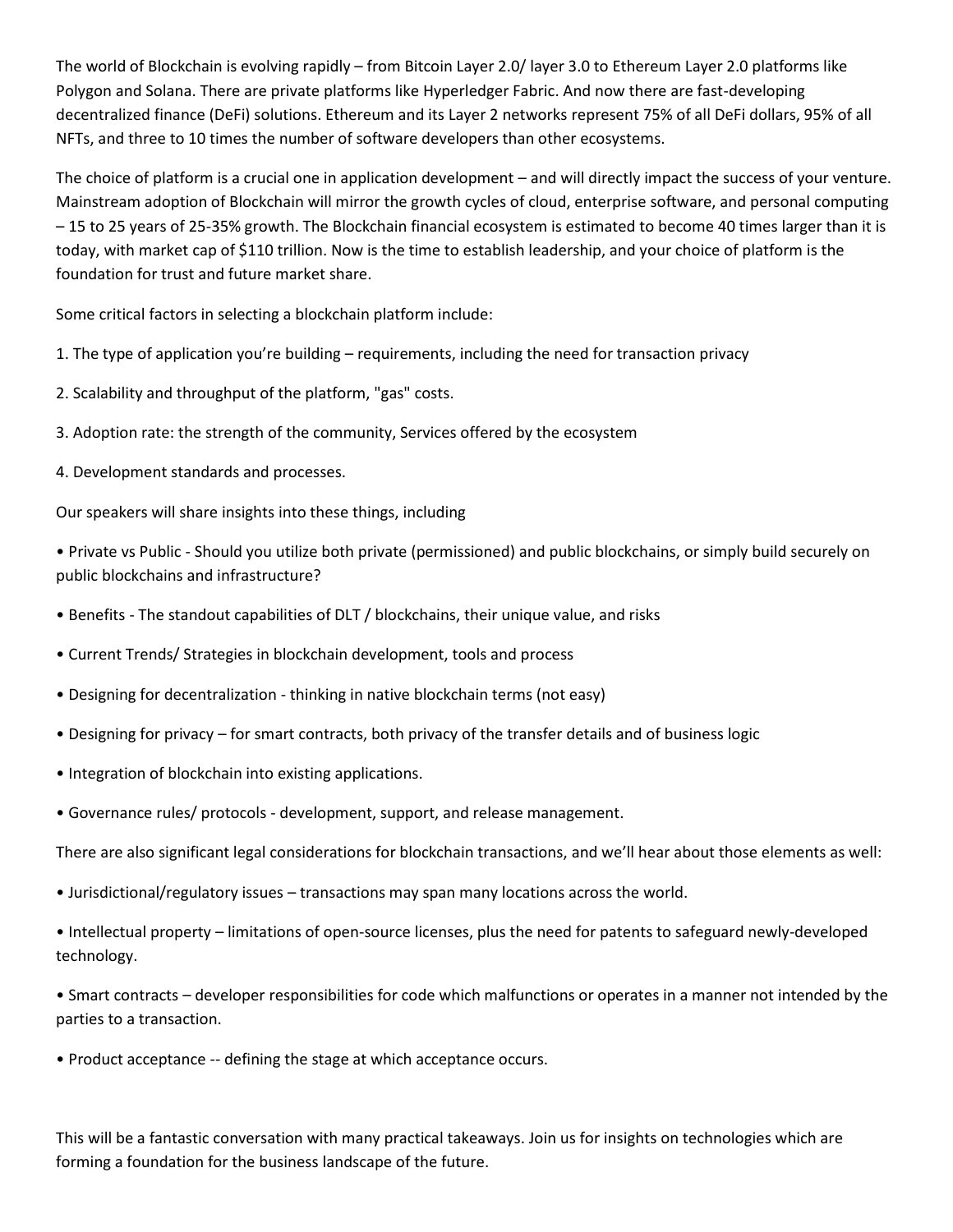#### ZOOM REGISTRATION IS REQUIRED.

Click the button below to register. You'll then receive a confirming email from Zoom, enabling you to calendar the event. It will provide a Zoom link for the actual event.

Zoom Event Registration

## **ABOUT OUR SPEAKERS**

Paul Brody, Principal & Global Blockchain Leader, Ernst & Young

Responsible for running EY's global blockchain business across tax, audit and consulting. This includes overall strategy, engineering work, and research as well as operational management including handling pipeline and marketing for annual revenue that now exceeds \$100mm.

- Responsible for industry leading technology including the Nightfall and Starlight platforms

- IP strategy including patent protection and building out EY's first global SaaS platform, Blockchain.EY.com serving audit, tax, and consulting clients

- Built the industry's first smart contract testing platform
- Build the industry's first on-chain audit platform, EY Blockchain Analyzer
- The first and only "Big 4" firm to embrace public blockchains such as Ethereum and Bitcoin

Paul has extensive experience in the areas of IoT, supply chain and operations and business strategy, developed over 20 years at multiple start-ups, McKinsey, and at IBM.

Prior to joining EY, he served as Vice President and Global Industry Leader of Electronics at IBM. He led development of IBM's ADEPT platform, the first IoT platform based on blockchain technology, launched proof of concept at CES in 2014 in cooperation with Samsung. He participated in the design, set-up, and scale-up of IBM's strategic partnership with Apple in the mobile computing space.

Paul led EY's first blockchain strategy engagement, examining how digital services, payments and IoT are coming together in new ecosystems and building a strategy and technology roadmap for one of EY's major clients.

Paul has a BA in Economics and a certificate in African Studies from Princeton University.

Bhargav Parepa IBM

Bhargav VR Perepa, CISSP-

IBM Information Technology Specialist & Architect

IBM Blockchain - Financial Services

Bhargav provides IT consultancy to US Financial Markets Blockchain customers. Define, design, detail, and propose technical solutions to emerging, highly disruptive, rapidly changing, and envelope-pushing customer requirements that are state-of-art and complex.